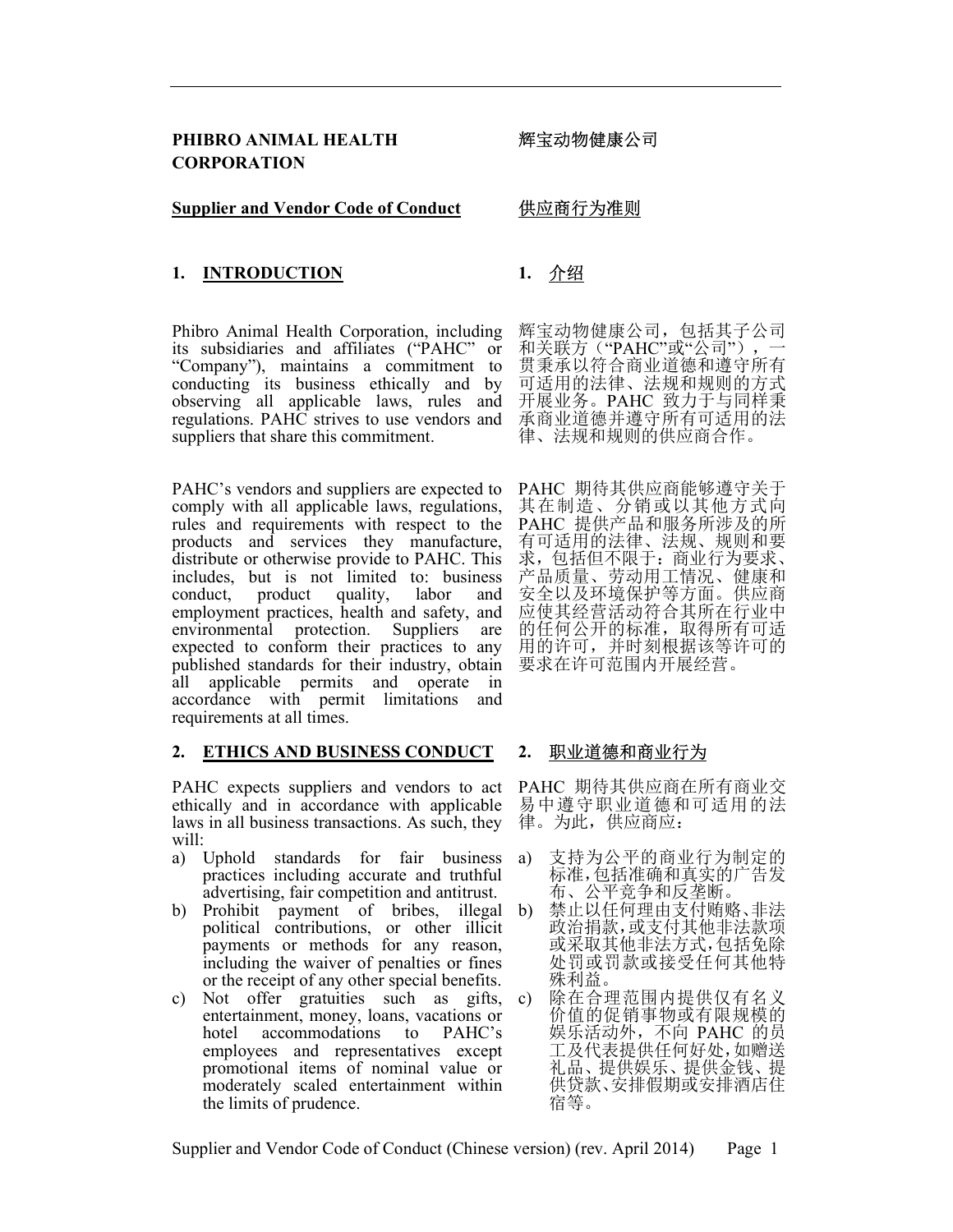- d) Refrain from offering gifts except d) promotional items of nominal value or moderately scaled entertainment within the limits of prudence.
- e) Safeguard against improper use of intellectual property, including disclosure of confidential or sensitive information, pricing, or employee information. Any transfer of confidential information must be executed in a way that secures and protects the intellectual property rights of PAHC as well its suppliers. Any confidential information provided by PAHC to the supplier is to be used solely in support of PAHC business and shall be maintained in a manner reasonably calculated to protect the information from misuse or unauthorized disclosure. Suppliers may not use any PAHC trademark, images, or materials to which PAHC owns the copyright, unless explicitly authorized.

#### 3. ANTICORRUPTION, NO BRIBERY AND EXPORT REGULATIONS

PAHC expects all vendors and suppliers to comply with the United States Foreign Corrupt Practices Act ("FCPA"), the UK Bribery Act, where applicable, and all other applicable local and international laws related to anti-corruption and bribery. In addition, PAHC expects all vendors and suppliers to comply with all applicable rules and regulations imposed by the Office of Foreign Assets Control of the United States Treasury Department ("OFAC") and by the European Union with respect to transactions with embargoed or sanctioned countries and/or persons.

a) FCPA: The FCPA makes it unlawful for PAHC or any third party associated with PAHC to corruptly offer, pay, promise to pay or give, or authorize the payment or gift of money or anything of value, directly or through an intermediary, to any foreign government official for the purpose of influencing any act or decision in order to assist PAHC in obtaining or retaining business, or to induce the foreign official to violate a lawful duty. A similar prohibition applies with respect to payments to a foreign political party or official or a candidate for political office. An officer or employee of a government owned or controlled company is considered an "official" for purposes of

- 除在合理范围内提供仅有名义 价值的促销事物或有限规模的 娱乐活动外,不得赠送礼品。
- 防止对知识产权的不当使用,包 括泄露保密或敏感信息、定价信 息、或员工信息。任何保密信息 的 传 递 必 须 以 确 保 和 保 护 PAHC 及其供应商的知识产权 安全的方式进行。PAHC 向供应 商提供的任何保密信息仅可用 于支持 PAHC 的业务,并应以 经过合理测算防止信息被滥用 或未经授权的泄露的方式进行 保存。除非获得明确授权,否则 供应商不得使用 PAHC 拥有版 权的任何 PAHC 商标、图像或 材料。

# 3. 反腐败、无贿赂和出口管制规则

PAHC 期待所有供应商遵守(如适 用)《美国反海外腐败法》("FCPA") 和《英国反贿赂法》以及所有其他 可适用的与反腐败和贿赂有关的地 方和国际法律。此外,PAHC 希望 所有供应商遵守美国财政部外国资 产管制处("OFAC")和欧盟针对与 受禁运或被制裁的国家和/或个人 的交易制定的所有可适用的法规和 规则。

FCPA: 根据 FCPA 的规定。 PAHC 或与 PAHC 有关联的任 何第三方直接或通过中间人向 任何外国政府官员腐败地提供、 支付、承诺支付或给予、授权支 付或赠与金钱或任何有价值的 东西,以影响该等官员的任何行 为或决定,从而帮助 PAHC 获 得或保留业务,或诱使外国官员 违反法定职责的行为均属违法。 类似的禁令也适用于向外国政 党或官员或政治职位候选人付 款。为 FCPA 之目的,政府拥有 或控制的公司的管理人员或雇 员也被视为"官员"。FCPA 还禁 止一家公司或个人利用另一家 公司或个人从事上述任何活动。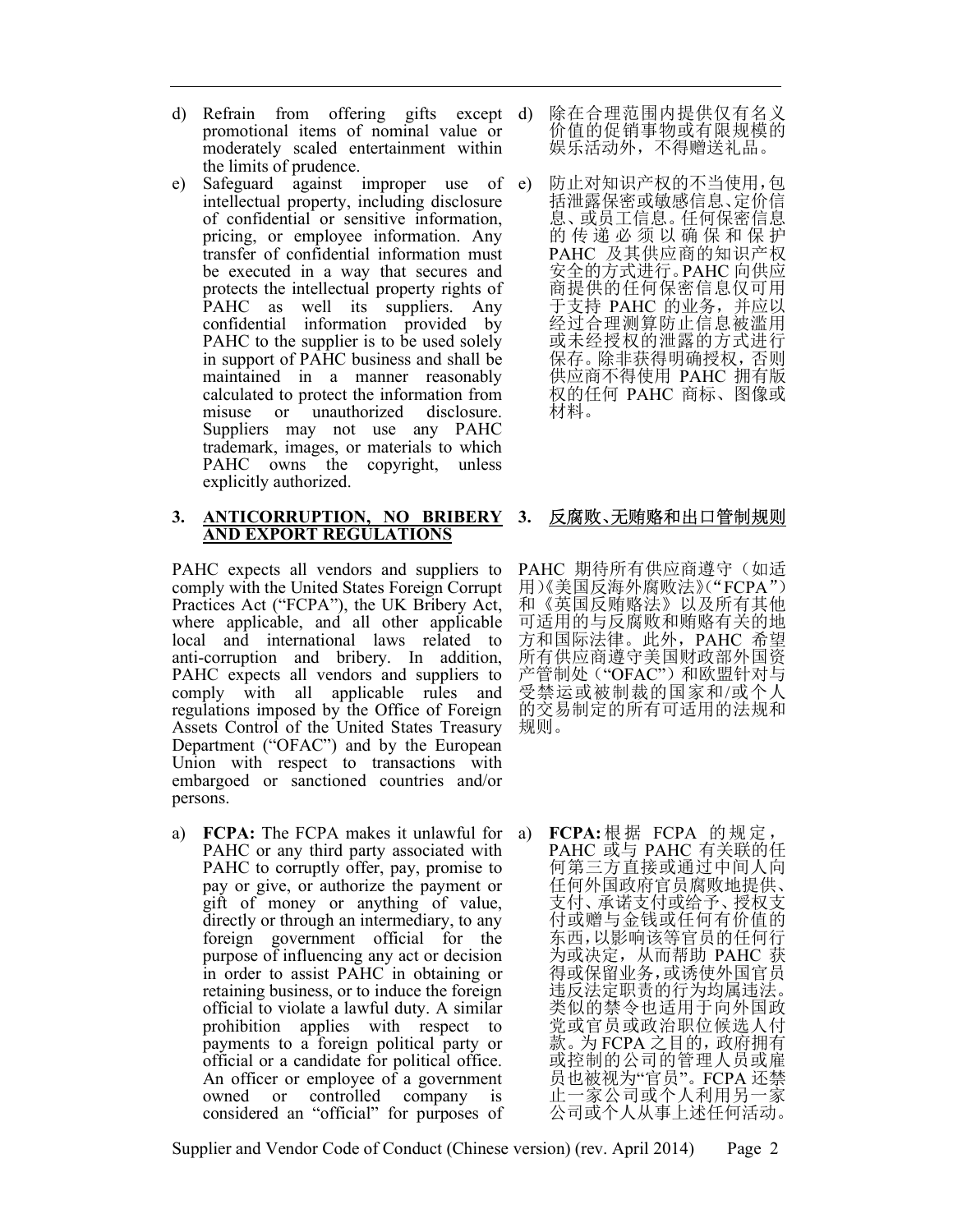the FCPA. The FCPA also prohibits a company or person from using another company or individual to engage in any of the aforementioned activities.

- b) UK BRIBERY ACT: In addition to the b) foregoing, the UK Bribery Act prohibits bribery to commercial organizations and private individuals. The UK Bribery Act should be assumed to apply to all transactions involving vendors and suppliers doing business on behalf of PAHC inside and outside of the United Kingdom.
- c) OFAC and EU Sanctions Regulations: OFAC and the EU impose certain controls on transactions and freezes assets of designated individuals and entities that have taken actions to promote terrorism, engage in weapons proliferation, undermined human rights, and taken other actions contrary to public policy. The regulators maintain two types of sanctions: country-based and list-based. Suppliers and vendors of PAHC are prohibited from dealing with specially designated entities or countries listed and prohibited, debarred, denied or sanctioned by OFAC or the EU. The OFAC restrictions may apply to assets owned or controlled by a private party or certain government entities in the targeted countries. Prior to engaging in any international business transaction (such as sales, purchases, financing or logistical support), either directly or through intermediaries including distributors and agents, with an entity or person located in a country that is the subject of either country-based or list-based sanctions, PAHC vendors or suppliers must ensure that the transaction is not limited or prohibited by U.S. or other applicable law.

## 4. PRODUCT SAFETY

PAHC expects vendors and suppliers to produce products of the highest quality and safety and in compliance with all applicable laws. As such, they will provide PAHC with products containing only ingredients that have been approved or are otherwise defined and authorized pursuant to a Supply Agreement or other contract between PAHC and the supplier, if any. No new ingredient will be substituted or exchanged without prior approval by PAHC.

- 《英国反贿赂法》:除上述规定 外,《英国反贿赂法》还禁止向 商业组织和个人行贿。《英国反 贿赂法》应当被假设为适用于所 有涉及供应商代表 PAHC 在英 国境内外开展的业务交易。
- c) OFAC 和欧盟制裁条例:OFAC 和欧盟对从事推动恐怖主义、从 事武器扩散、破坏人权和采取其 他违反公共政策行动等活动的 特定个人和实体的交易实行 定管制,并冻结该等个人和实体 的资产。监管机构采取两种形式 的制裁:制裁国家和制裁清单实 体。PAHC 的供应商不得与 OFAC 或欧盟列出且禁止、拒绝 或制裁的特定实体或国家进行 交易。OFAC 的限制可能适用于 目标国家的某些私人当事方或 政府实体拥有或控制的资产。在 与属于被制裁国家或被制裁实 体清单上的某实体或个人进行 (无论是直接还是通过中间人 (包括分销商和代理))任何国 际商业交易(如销售、采购、融 资或物流支持)之前,PAHC 的 供应商应当确保该等交易不受 美国法律或其他适用法律的限 制或禁止。

# 4. 产品安全

PAHC 期待供应商生产具有最高级 别质量和安全性的产品,且遵守所 有可适用的法律。为此,供应商向 PAHC 提供的产品应当仅含有经批 准的, 或根据 PAHC 与供应商之间 的供应协议或其他合同(若有)定 义并授权的成分。未经 PAHC 事先 批准,供应商不得替换或更换产品 中的任何成分。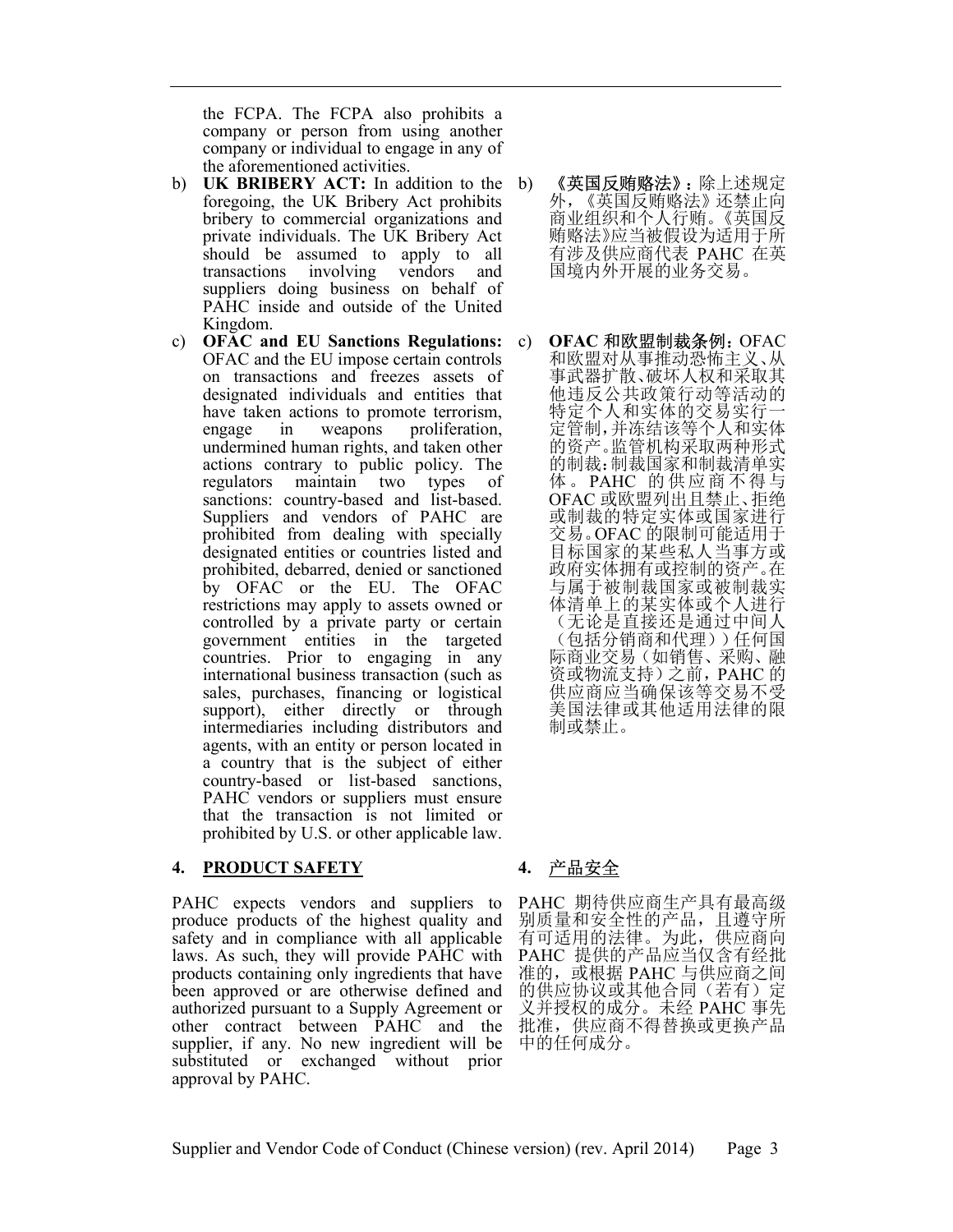#### 5. HUMAN RIGHTS, LABOR AND EMPLOYMENT 5. 人权、劳动和就业

PAHC's suppliers and vendors are expected to PAHC 期待其供应商以尊重他人及 treat people with dignity and respect. As such, they will:

- a) Not use forced or involuntary labor.
- b) Not employ child labor, consistent with the principles contained in the International Labour Organization's 1998 Declaration on Fundamental Principles and Rights at work.
- c) Not treat or threaten to treat an individual harshly or inhumanely. Harsh or inhumane treatment includes sexual harassment or abuse, corporal punishment, coercion or verbal abuse.
- d) Not engage in human trafficking (as defined by the UN in Article 3, paragraph (a) of the Protocol to Prevent, Suppress and Punish Trafficking in Persons and as required by the California Transparency in Supply Chains Act of 2010).
- e) Comply with applicable wage and hour labor laws of the country in which they operate, including through adherence to rules designed to limit overtime.

PAHC's suppliers and vendors are expected to operate in a sustainable and responsible manner. As such they will comply with all applicable environmental laws, including laws related to water discharges, air emissions, the use and release of toxic substances, and hazardous waste disposal. Suppliers shall adhere to all applicable laws regarding the sourcing of materials. It is the expectation of PAHC that its suppliers and vendors do not use "conflict minerals," as defined by the Dodd-Frank  $Act^1$ ; should the use of such products be necessary, suppliers shall secure such minerals from a source that certifies that it sources conflict-free minerals.

#### 6. QUALITY CONTROL, DOCUMENTS AND RECORDS AND CONFIDENTIALITY

PAHC's suppliers and vendors are expected to manage their activities systematically in order to maintain business continuity, meet the standards set forth in this Supplier and Vendor 准, 并持续改进其运营。为此, 供

其人格尊严。为此,供应商应:

- a) 不使用强迫或非自愿的劳动力。
- b) 不雇用童工,并遵循国际劳工组 织 1998 年《关于工作中的基本 原则和权利宣言》中所载的原 则。
- c) 不以严苛或不人道的方式对待 员工或威胁将以该等方式对待 员工。严苛或不人道的对待方式 包括性骚扰或虐待、体罚、胁迫 或语言羞辱。
	- 不从事人口贩运(定义见联合国 《关于预防、禁止和惩治贩运人 口行为的议定书》第三条第一 款,具体要求见 2010 年《加利 福尼亚州透明供应链法案》的要 求)。
	- 遵守业务运营所在地国家关于 工资和工作小时的可适用的劳 动法,包括遵守旨在限制加班的 规定。

PAHC 期待其供应商以可持续和有 责任感的方式经营。为此,供应商 应当遵守所有可适用的环境法,包 括与排水、排气、有毒物质的使用 和排放以及危险废物处置有关的法 律。供应商应遵守有关原材料采集 的所有适用法律。PAHC 期待其供 应商不使用《多德-弗兰克法案》中 定义的"冲突矿物"; 如必须使用此 类产品,供应商应确保此类矿物的 来源方能够证明其开采无冲突矿 物。

# 6. 质量控制、文件、记录及保密

PAHC 期待其供应商系统地管理其 业务活动,以保持持续经营、达到 本《供应商行为准则》中规定的标

<sup>&</sup>lt;sup>1</sup> As of October 2013, "conflict minerals" consist of cassiterite, columbite-tantalite, gold and wolframite, as well as their derivatives.

截至 2013年10月, "冲突矿物"包括锡石、铌钽铁矿、黄金和钨锰铁矿及其各自衍生物。